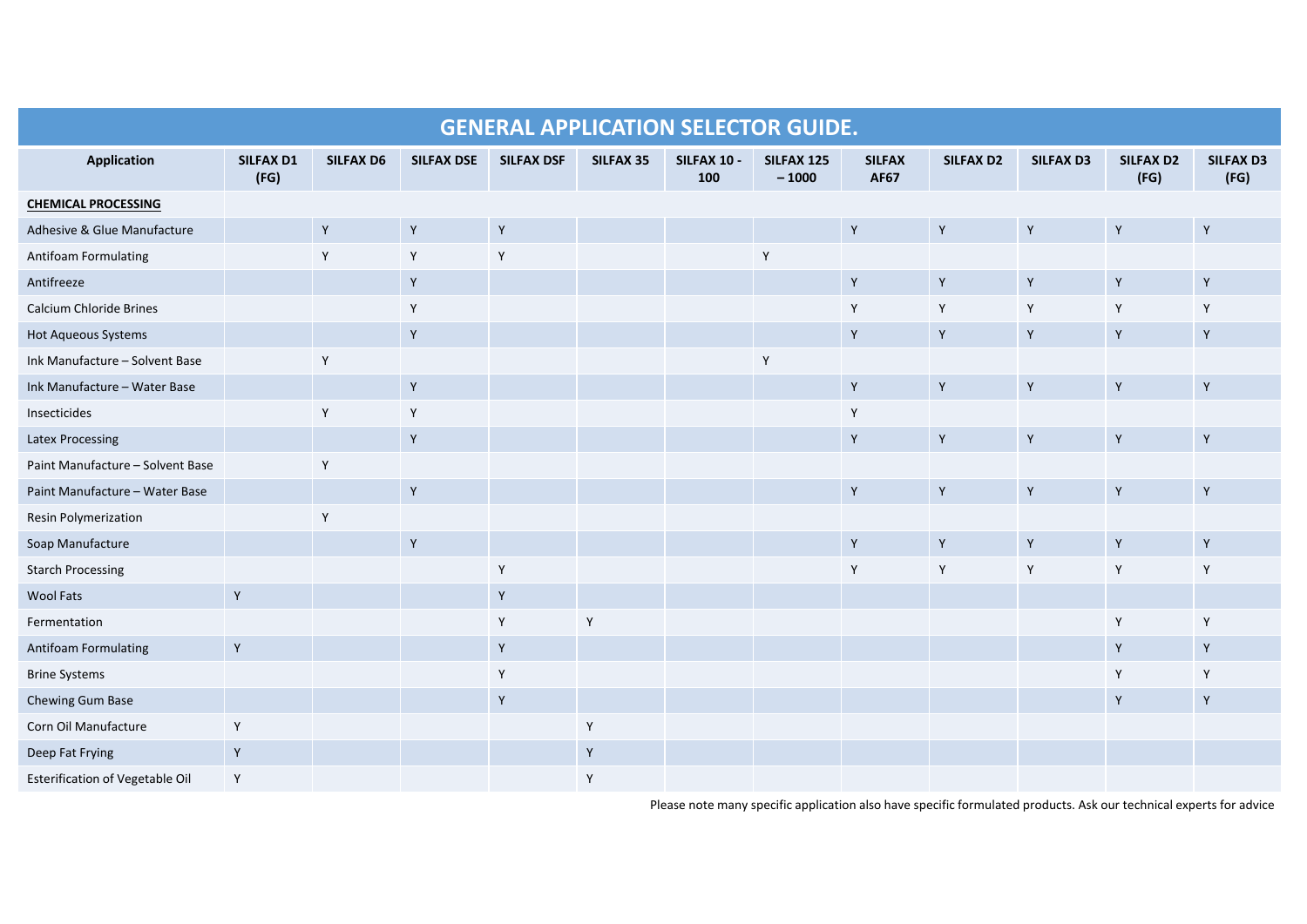| <b>GENERAL APPLICATION SELECTOR GUIDE.</b> |                          |                  |                   |                   |           |                    |                       |                              |                  |                  |                          |                          |
|--------------------------------------------|--------------------------|------------------|-------------------|-------------------|-----------|--------------------|-----------------------|------------------------------|------------------|------------------|--------------------------|--------------------------|
| <b>Application</b>                         | <b>SILFAX D1</b><br>(FG) | <b>SILFAX D6</b> | <b>SILFAX DSE</b> | <b>SILFAX DSF</b> | SILFAX 35 | SILFAX 10 -<br>100 | SILFAX 125<br>$-1000$ | <b>SILFAX</b><br><b>AF67</b> | <b>SILFAX D2</b> | <b>SILFAX D3</b> | <b>SILFAX D2</b><br>(FG) | <b>SILFAX D3</b><br>(FG) |
| <b>FOOD PROCESSING</b>                     |                          |                  |                   |                   |           |                    |                       |                              |                  |                  |                          |                          |
| <b>Fermentation Systems</b>                |                          |                  |                   | $\mathsf Y$       |           |                    |                       |                              |                  |                  | $\mathsf Y$              | $\mathsf Y$              |
| <b>Fruit Processing</b>                    |                          |                  |                   | Y                 |           |                    |                       |                              |                  |                  | Y                        | Y                        |
| Instant Coffee & Tea<br>Manufacture        |                          |                  |                   | $\mathsf Y$       |           |                    |                       |                              |                  |                  | Y                        | $\mathsf Y$              |
| Jam & Jelly Making                         |                          |                  |                   | $\mathsf{Y}$      |           |                    |                       |                              |                  |                  | Y                        | Y                        |
| Juice Processing                           |                          |                  |                   | $\mathsf Y$       |           |                    |                       |                              |                  |                  | Y                        | Y                        |
| <b>Pickle Processing</b>                   |                          |                  |                   | Y                 |           |                    |                       |                              |                  |                  | Y                        | Y                        |
| <b>Potato Processing</b>                   |                          |                  |                   | Y                 |           |                    |                       |                              |                  |                  | Y                        | Y                        |
| <b>Rice Processing</b>                     |                          |                  |                   | Y                 |           |                    |                       |                              |                  |                  | Y                        | Y                        |
| <b>Sauce Making</b>                        |                          |                  |                   | $\mathsf Y$       |           |                    |                       |                              |                  |                  | Y                        | Y                        |
| Soft Drink Processing                      |                          |                  |                   | Y                 |           |                    |                       |                              |                  |                  | Y                        | Y                        |
| <b>Sugar Refining</b>                      |                          |                  |                   | $\mathsf Y$       |           |                    |                       |                              |                  |                  | Y                        | Y                        |
| Syrup Manufacture                          |                          |                  |                   | Y                 |           |                    |                       |                              |                  |                  | Υ                        | Y                        |
| Vegetable Processing                       |                          |                  |                   | $\mathsf Y$       |           |                    |                       |                              |                  |                  | $\mathsf Y$              | Y                        |
| <b>Whey Processing</b>                     |                          |                  |                   | Y                 |           |                    |                       |                              |                  |                  | Y                        | Y                        |
| <b>Wine Making</b>                         |                          |                  |                   | $\mathsf Y$       |           |                    |                       |                              |                  |                  | Y                        | Y                        |
| <b>Yeast Processing</b>                    |                          |                  |                   | Y                 |           |                    |                       |                              |                  |                  | Y                        | Y                        |
| Kosher Applications                        | Y                        |                  |                   |                   | Y         |                    |                       |                              |                  |                  | $\mathsf Y$              | Y                        |
| <b>PLASTIC &amp; RUBBER</b>                |                          |                  |                   |                   |           |                    |                       |                              |                  |                  |                          |                          |
| Latex Binders                              |                          |                  | $\mathsf Y$       |                   |           |                    |                       | $\mathsf Y$                  | Y                | $\mathsf Y$      | $\mathsf Y$              | $\mathsf Y$              |
| <b>Vinyl-Latex Emulsions</b>               |                          |                  | Y                 |                   |           |                    |                       | Y                            | Y                | Y                | Y                        | Y                        |
|                                            |                          |                  |                   |                   |           |                    |                       |                              |                  |                  |                          |                          |

Please note many specific application also have specific formulated products. Ask our technical experts for advice